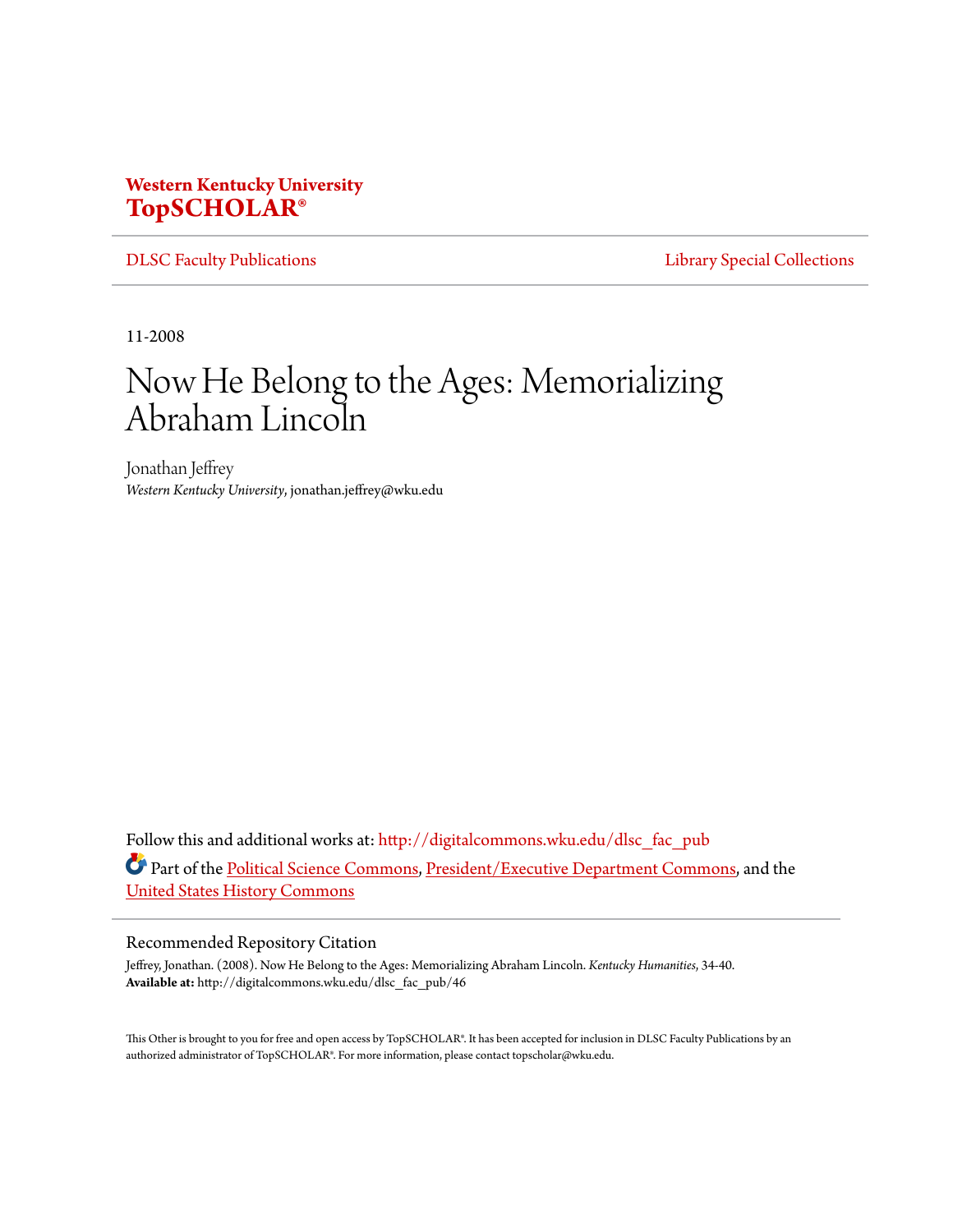"Now He Belongs to the Ages": Memorializing Abraham Lincoln

## By Jonathan Jeffrey

After Abraham Lincoln was shot on the evening of April 14, 1865, several men carried him from Ford's Theater to a lodging house across the street. Teetering on the brink of death for most of the evening, the Great Emancipator exhaled his last breath at 7:22 a.m. the next morning. Several of Lincoln's cabinet members, including Secretary of War Edwin M. Stanton, witnessed his demise. With tears of grief streaming down his face, Stanton pronounced: "Now he belongs to the ages."

As soon as Lincoln's mortal remains were safely interred in Springfield, Illinois, the American people began the process of memorializing the slain president. They first confined their efforts to paper: newspaper and magazine elegies, broadsides, and memorial photographs and engravings coupled with declarations of sincere sentiment. Gradually these expressions metamorphosed into memorials of stone, bronze, and scholarly tomes. These great monuments to the 16th president were about more than memorializing a man; they were meant to perpetuate the ideals he espoused: unity, equality, and opportunity.

Lincoln's Springfield tomb, located in Oak Ridge Cemetery and completed in 1874, stands as one of the president's first memorials. The majority of the other Lincoln shrines found across the country were completed in the 20th century. A degree of healing needed to take place before a Lincoln memorial could be generally accepted, or, in some cases, tolerated. The centennial of Lincoln's birth, celebrated in 1909, was the impetus for a number of memorials to the former president. One of the most significant of that year was the minting of the penny with a bust of Lincoln on the obverse side, replacing the popular "Indian Head" penny. The Lincoln penny was the first U.S. coin to feature a presidential image. Perhaps no other Lincoln memorial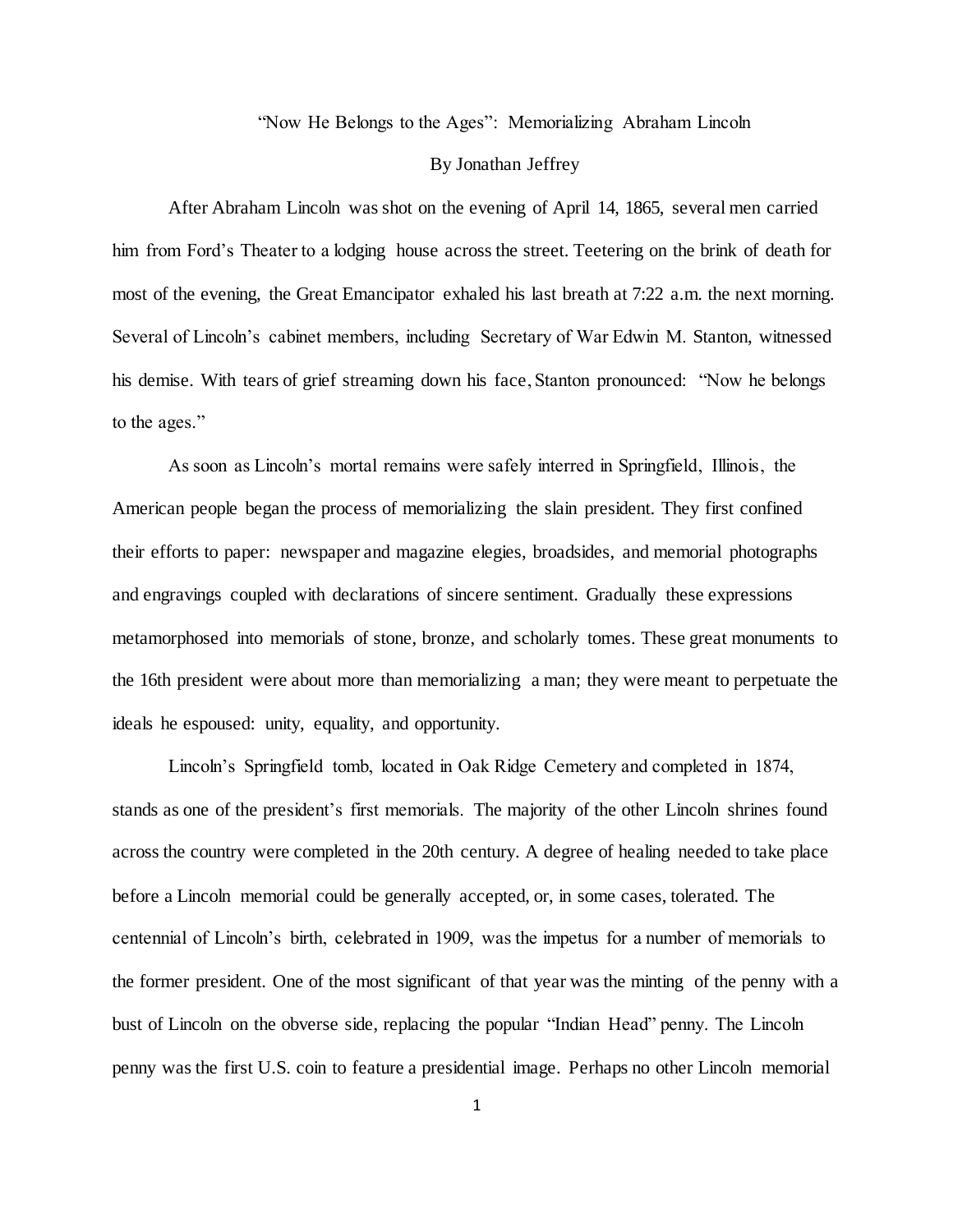has been so indelibly stamped on a nation's conscience than that of this coin. Since 1909, the U.S. Mint has produced over 288.7 billion pennies, enough to circle the earth 137 times if lined up edge to edge. The Lincoln Memorial was added to the reverse side of the penny in 1959 to honor the sesquicentennial of Lincoln's birth.

Washington, D.C.'s Lincoln Memorial is perhaps the best known physical structure honoring the 16th president. Congress spent nearly fifty years debating over the project's site and financing. Architect Henry Bacon designed the simple Doric temple to honor the Civil War president. The Memorial's 36 Colorado marble columns represented each of the states in the Union at Lincoln's death. Inside, sculptor Daniel Chester French's seated Lincoln has mesmerized millions of visitors. Above Lincoln's head the incised inscription appropriately reads: "In this temple, as in the hearts of the people for whom he saved the Union, the memory of Abraham Lincoln is enshrined forever." A recent Lincoln Memorial guest wrote about her inspiring visit at one of the site's computer kiosks: "This is it! Poignant, memorable, stunning. Appropriate for this remarkable president."

During the 20th century Lincoln became America's idol. His name or image was emblazoned across the country: Lincoln Highway, Lincoln Park, the five dollar bill, the Lincoln Homeplace, Lincoln Square, Lincoln Center, the Lincoln automobile, the U.S.S. Lincoln submarine, Lincoln National [Life Insurance] Corporation, the Lincoln Law Office, Lincoln Logs, Lincoln University, Lincoln Encyclopedia, and the Lincoln bust at Mt. Rushmore. Counties in 19 states were named for Abraham Lincoln as well as dozens of communities. Lincoln, Nebraska was actually named for the president before he was assassinated. Besides these, numerous pieces of sculpture and other forms of public art honored the Civil War president. The amazing facet of this story is that Lincoln memorials continue to be erected, and a

2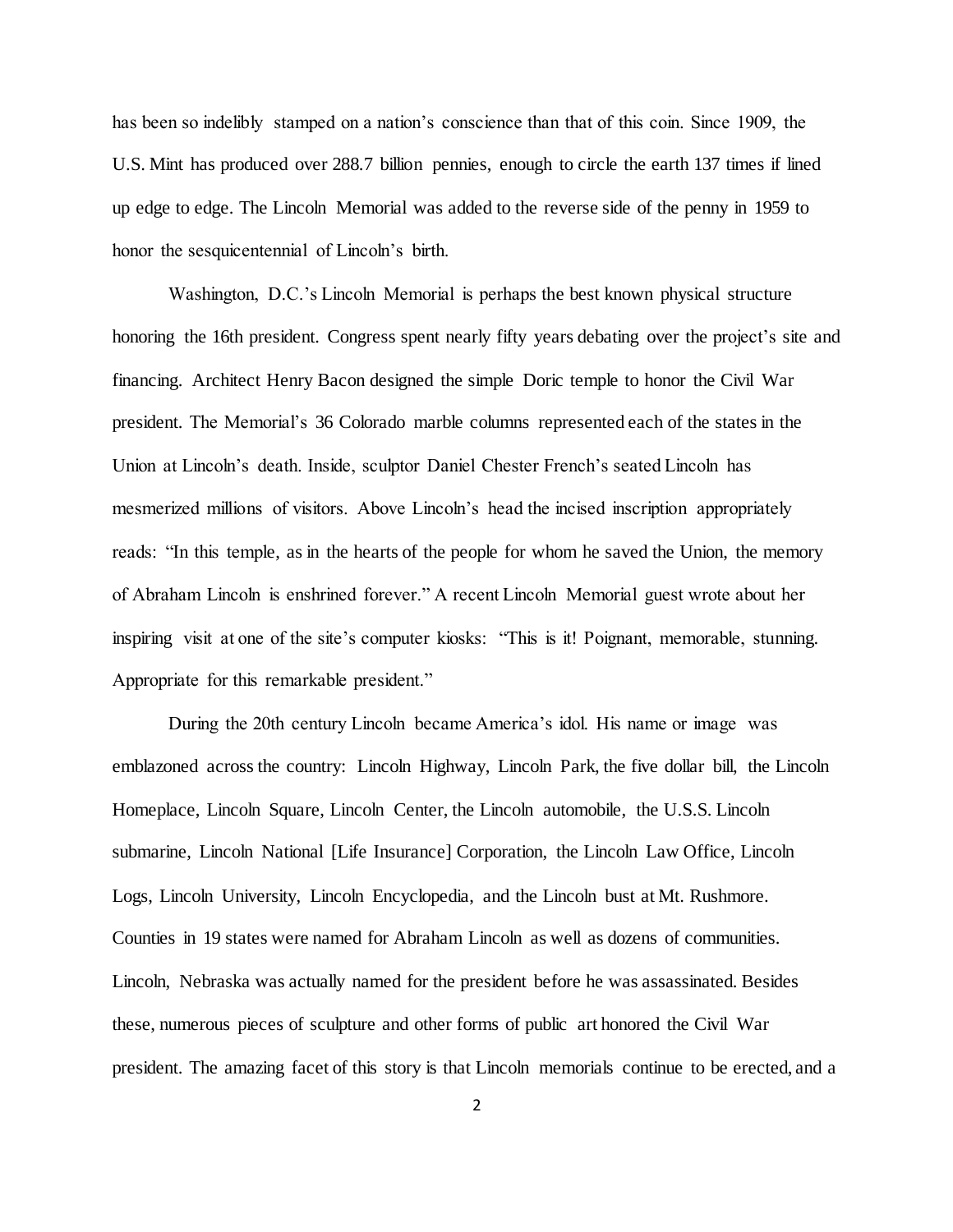number will be dedicated during 2009, the bicentennial of Lincoln's birth. It appears that Americans will continue to memorialize the spirit of Abraham Lincoln who indeed "belongs to the ages."

Being the home state of Abraham Lincoln, the Commonwealth of Kentucky features an impressive array of Lincoln memorials and it seems appropriate to start at the place of the president's birth, Larue County (Hardin County at the time). Thomas Lincoln paid \$200 for a 348-acre tract of stony land on Nolin Creek in 1808 known as the Sinking Spring Farm. Lincoln and his wife, Nancy, were expecting a child when they moved there. The baby was born on February 12, 1809, as Nancy lay on a pole bed fitted with a mattress of corn husks and covered with bear skins. The couple named their new son for his grandfather, Abraham Lincoln, who had been killed by Indians near Springfield, Kentucky in 1786.

Lincoln's birthplace cabin was used by several families in the fifty years prior to his election as President, when naturally its historical and monetary value increased. In 1861, Dr. George Rodman purchased the Lincoln farm and moved the remains of a log cabin, traditionally thought to be Lincoln's birthplace, to his neighboring farm. In 1895 a New York businessman A. W. Dennett purchased the cabin and returned it to the Sinking Spring Farm, however it was soon dismantled and became a traveling exhibit, displayed at the Nashville Centennial in 1897, in New York's Central Park, and at the 1901 Buffalo Exposition. The cabin then disappeared for a time and eventually ended up in a storage facility on Long Island.

While the birthplace cabin remained in storage, the old Sinking Spring Farm brought national attention to Larue County, when it was sold to Robert J. Collier, editor of *Collier's Weekly*. Collier purchased the property with the intention of creating a monument to honor the former president. To execute this plan, the Lincoln Farm Association was incorporated in 1906.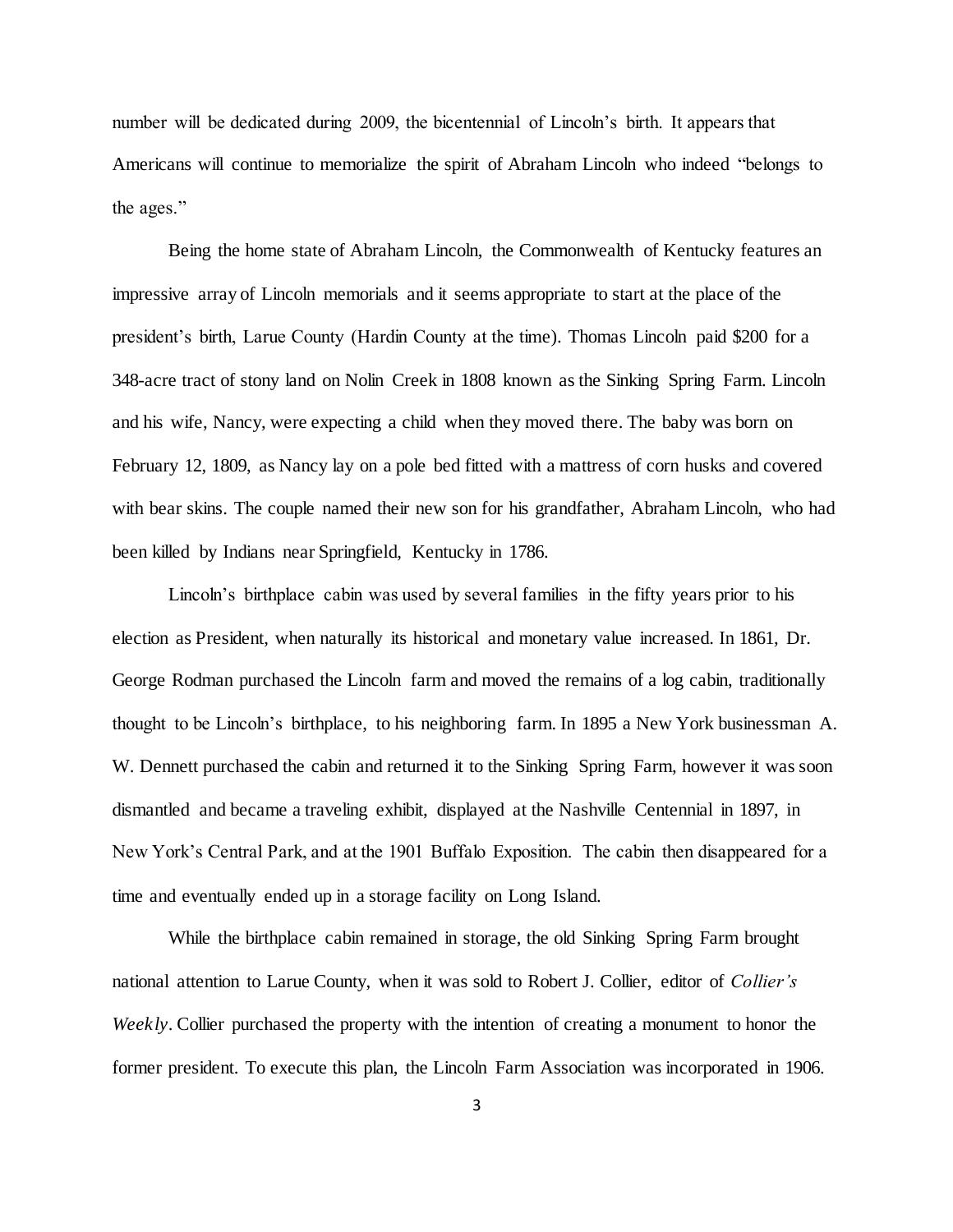The organization's single goal was to erect a memorial to honor Lincoln on the 100th anniversary of his birth. The Association attracted a stellar array of celebrities, including Samuel L. Clemens, Samuel Gompers, Jane Addams, Henry Watterson, William Jennings Bryan, and Ida M. Tarbell.

After successful fundraising, the Association commissioned architect John Russell Pope to design the memorial. President Theodore Roosevelt laid the cornerstone in 1909, and two years later, President William Howard Taft dedicated the neo-classical temple. The building sat on a small promontory, approached by a series of 56 steps, one for each year of Lincoln's short life. From 1911 to 1916, the Commonwealth of Kentucky owned the park. Woodrow Wilson signed the legislation transferring ownership of the Sinking Spring Farm to the federal government in 1916. The War Department maintained and operated the memorial until the Department of the Interior assumed these responsibilities in 1933.

Roy Hays, a Lincoln aficionado, was the first person to seriously question the authenticity of the birth cabin enshrined in the granite temple. In 1949, Hays raised legitimate questions about the provenance of the logs used to represent the "authentic" Lincoln birthplace. A dendrochronologist—an expert who dates logs based on a number of factors including age rings—squelched much of the resulting uproar in 2004 when he declared that the oldest log utilized in the current structure dated from 1848. Today interpreters at the Abraham Lincoln Birthplace National Historic Site refer to the simple structure as the "symbolic cabin." The National Park Service has invested several million dollars over the last decade to preserve the shrine and to build new interpretive exhibits at the Visitors Center for the bicentennial celebration.

Two years after Lincoln's birth, the family moved to a 228-acre farm on Knob Creek,

4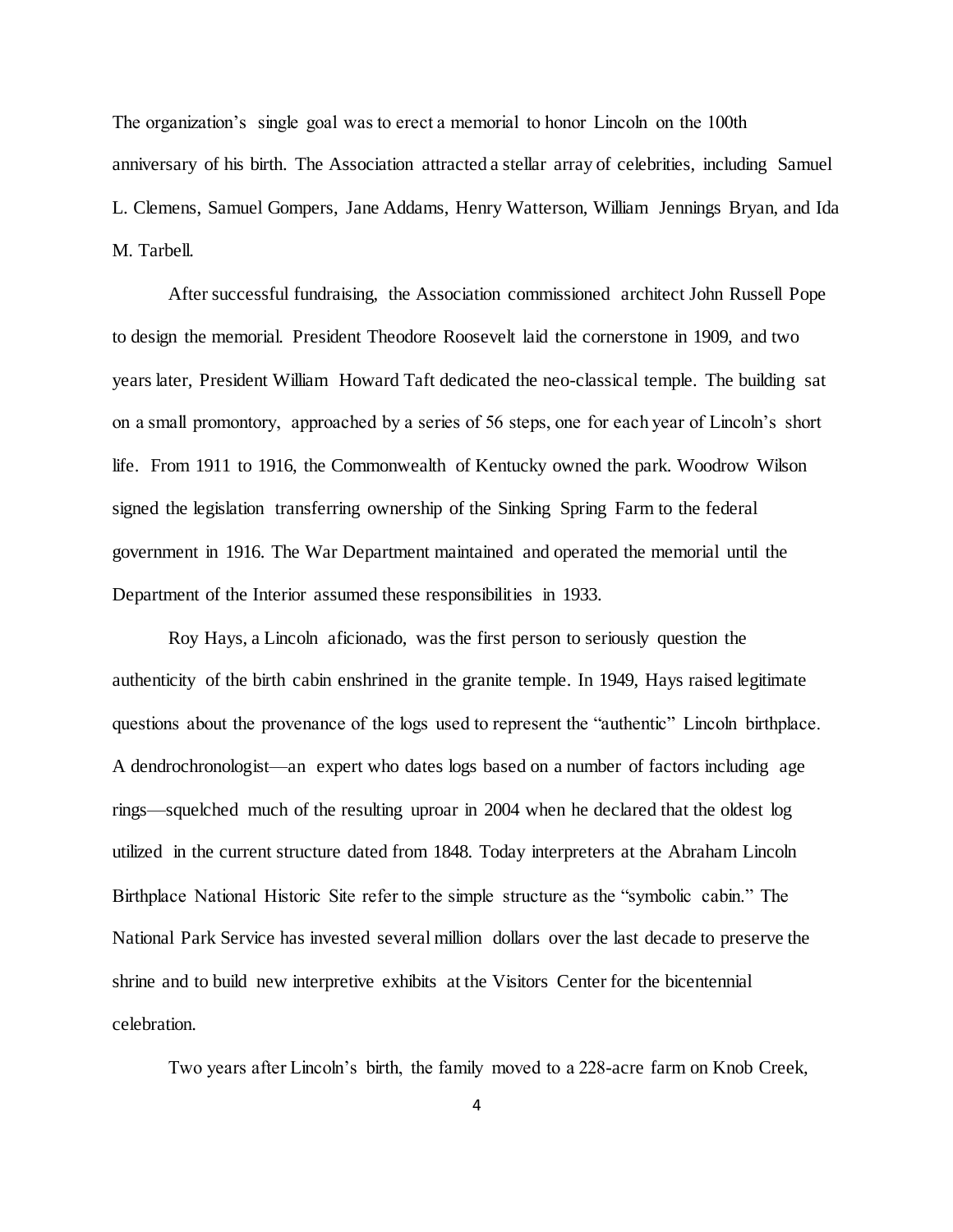approximately ten miles east of the Sinking Spring Farm. It was of this farm that Lincoln said he had his "earliest recollections." He attended nearby "blab" schools, where students learned by memorization and recitation. The Lincolns lived here for five years, prior to moving to Indiana in 1816; their Knob Creek log cabin was torn down in 1870. As a Lincoln memorial this farm has a rather unusual history. Chester and Hattie (Howell) Howard purchased a 308-acre parcel, which included the former Knob Creek Farm in 1928, in order to open a "shrine" to Lincoln. Improvements made to the adjacent road and its designation as 31-E, part of a transnational highway, encouraged them.

Hattie Howard's family, like many in the area of Lincoln's birth, possessed a long-time interest in the president's family. Her brother, Jim Howell, built the Nancy Lincoln Inn—a gift shop and restaurant complemented with picnic grounds and four tourist cabins—just across the parking lot from the Lincoln birthplace memorial. Jim offered Hattie a half-interest in the Inn, but she wanted her own Lincoln site. In 1931, the Howards purchased a single-pen log cabin near the Knob Creek Farm and had it reconstructed on the former Lincoln homesite.

Mr. Howard's participation in the Lincoln homeplace project was strictly supportive initially, but his interest escalated when he noticed visitors frequently inquiring about available refreshments. With his typical entrepreneurial flair, Chester designed a stylized log cabin restaurant, gift shop and gas station called the Lincoln Tavern. The facility served tourists during the day, but from 9:00 p.m. to 1:00 a.m. the Lincoln Tavern operated as a full service nightclub, complete with dancing and liquor. It enjoyed moderate success until Larue County went dry in 1942, although dances continued there on a regular basis until 1949. The Tavern gradually evolved into a museum. Despite the lack of authentic Lincoln structures on the property, the geography of the site is evocative of the landscape that Lincoln knew. This fact led director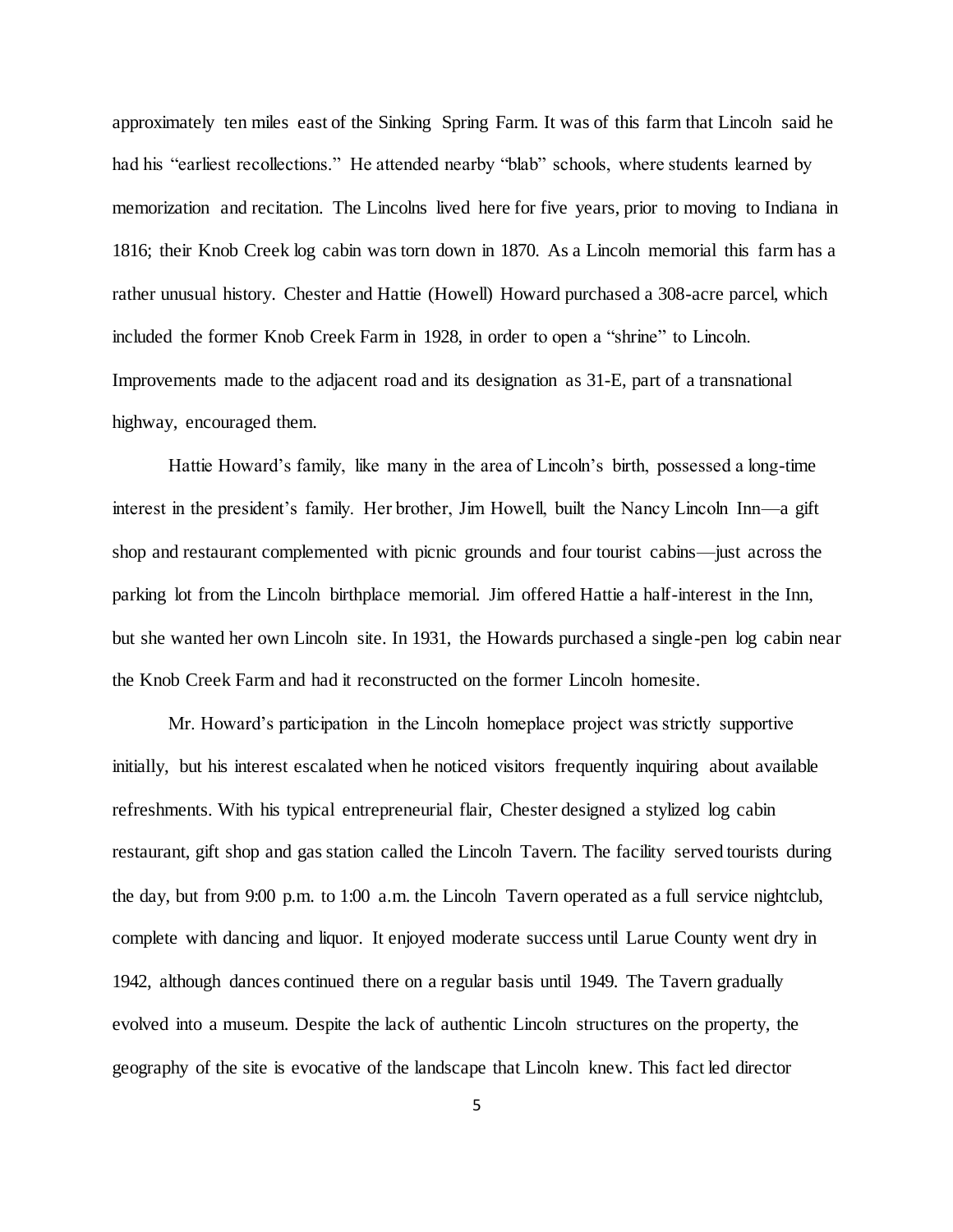Stanley Kubrick to film extensively on the site in 1952 when the Ford Foundation hired him to produce the five-part movie biography, Mr. Lincoln. Howard family members operated the Knob Creek Farm from its opening as a tourist site in 1932 until 2001, when it was acquired for \$1 million in preparation for turning it over to the National Park Service. Today the Knob Creek Farm is officially administered by the Abraham Lincoln Birthplace National Historic Site.

Seven miles southwest of the Knob Creek Farm, in Hodgenville's Lincoln Square, sits one of the oldest memorial sculptures in Kentucky. The U.S. Congress and the Kentucky General Assembly commissioned the "seated Lincoln" in 1909 for the centennial of Lincoln's birth. Sculptor Adolph Alexander Weinmann crafted this bronze work which is six feet tall and rests on a twelve-foot granite pedestal.

Lincoln's son, Robert Todd Lincoln, attended the May 31, 1909 unveiling of the Weinmann piece as did ten thousand other reverent onlookers. The sculpture was draped with an oversized American flag, symbolic of the Union that Lincoln had so ardently supported. Just prior to the ceremonial unveiling, hundreds of school children began singing the chorus of "America." "When the banner fell away," reported the *Courier-Journal*, "the statue, senseless though it was, gazed into the faces and inspiration came from the dull eyes as if from [the] living mind that filled its counterpart in the stirring years of the long ago." Lauding the 16th president that day, "long winded but eloquent" *Courier-Journal* editor Henry Watterson noted: "His was the genius of common sense, the soul of common honesty. Knowing the people, he put his hand to the pulse of the nation, judged the distemper and was ready with a remedy."

Ninety-nine years later, on May 31, 2008, Hodgenville officials, with considerably less polemics, dedicated a new Lincoln monument titled "The Boy Lincoln." Installed in front of the Weinmann statue, the boy Lincoln gazes into the face of his adult visage in Hodgenville's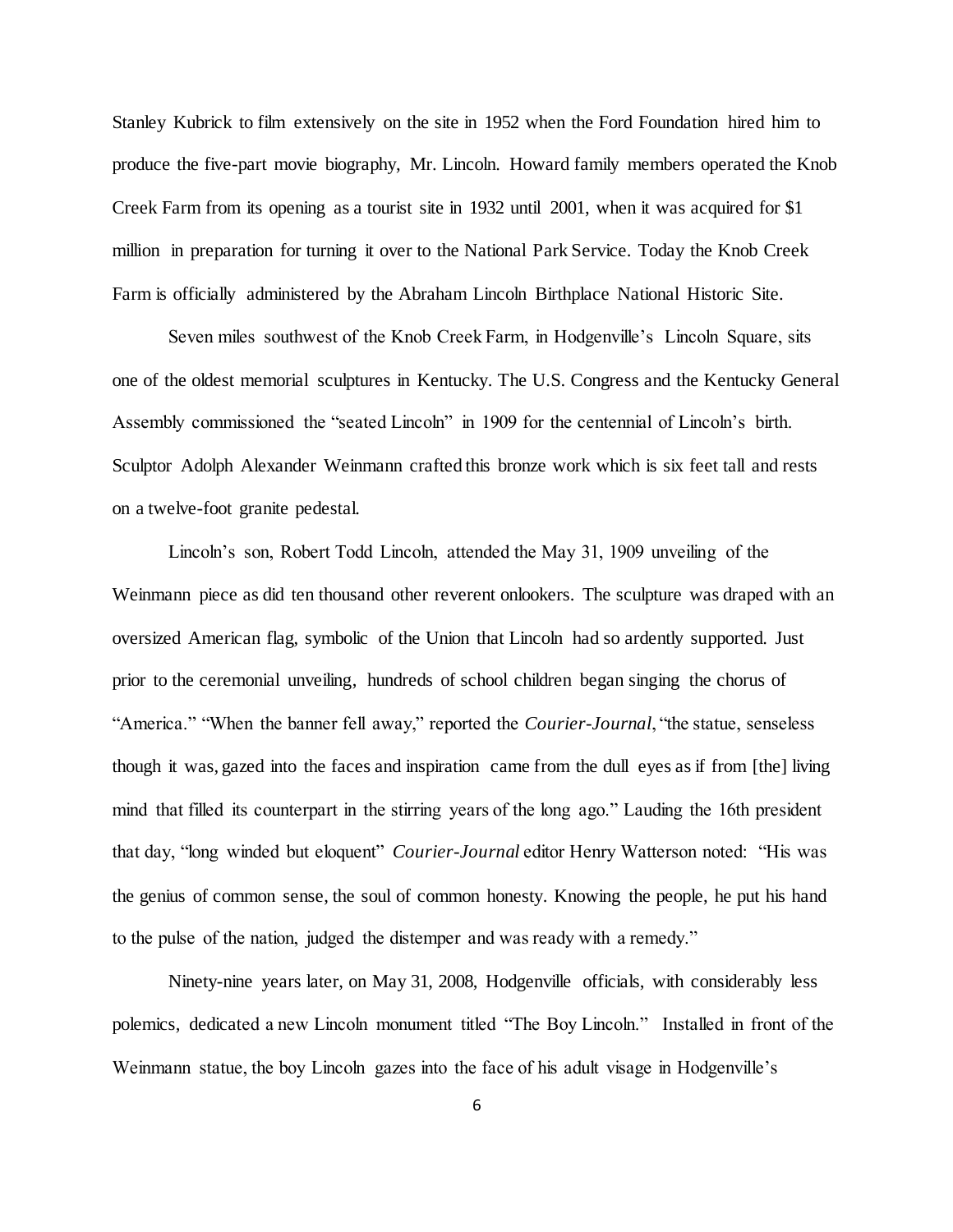Lincoln Square. The charming piece commemorates the boyhood Lincoln who roamed Larue County's hills and dales. It depicts a seven-year-old Lincoln leaning against a tree trunk, reading a copy of Webster's Elementary Spelling Book. At his feet lies a linen satchel filled with ears of corn as well as a fishing pole. His ever faithful dog, Honey, awaits attentively nearby. The statue's playful stance and subject matter will be treasured by viewers, particularly children. The Daub Firmin Hendrickson Sculpture Group of Berkeley, California, created the design which was selected from a field of over 75 proposals submitted by sculptors nationwide.

Kentucky's Lincoln memorials are not limited to the region around Hodgenville. The west lawn of the Louisville Free Public Library boasts the tallest Lincoln sculpture in the Commonwealth. Dedicated on October 26, 1922 the eleven-foot statute by sculptor George Grey Barnard was donated to the city by Isaac W. Bernheim, a Louisville distiller and philanthropist. Barnard was a bit of a Lincoln fanatic. A native of Indiana and the son of an ardent abolitionist, Barnard grew up hearing praise and honor bestowed upon the 16th president. The garrulous sculptor came to Louisville in 1913 in hopes of locating a model for a planned Lincoln statue. He eventually found a suitable model, but the unusual story surrounding this event was not made public until 1960. After reading a story about Barnard's sculpture in a 1960 *Courier-Journal* article, a woman contacted the newspaper and revealed how Barnard had hired her uncle, Charles Abraham Thomas, as the model. Thomas, a laborer for the Louisville Gas and Electric Company, had answered a newspaper ad placed by Barnard in 1913 and had been selected for the position because of his resemblance to the president as well as his physical proportions. Not only did Charles Abraham share a name with the former president, he also had been born in February in Hardin County, had lived in a log cabin, and had split rails.

Thomas stayed with Barnard in New York City for six months as the sculptor completed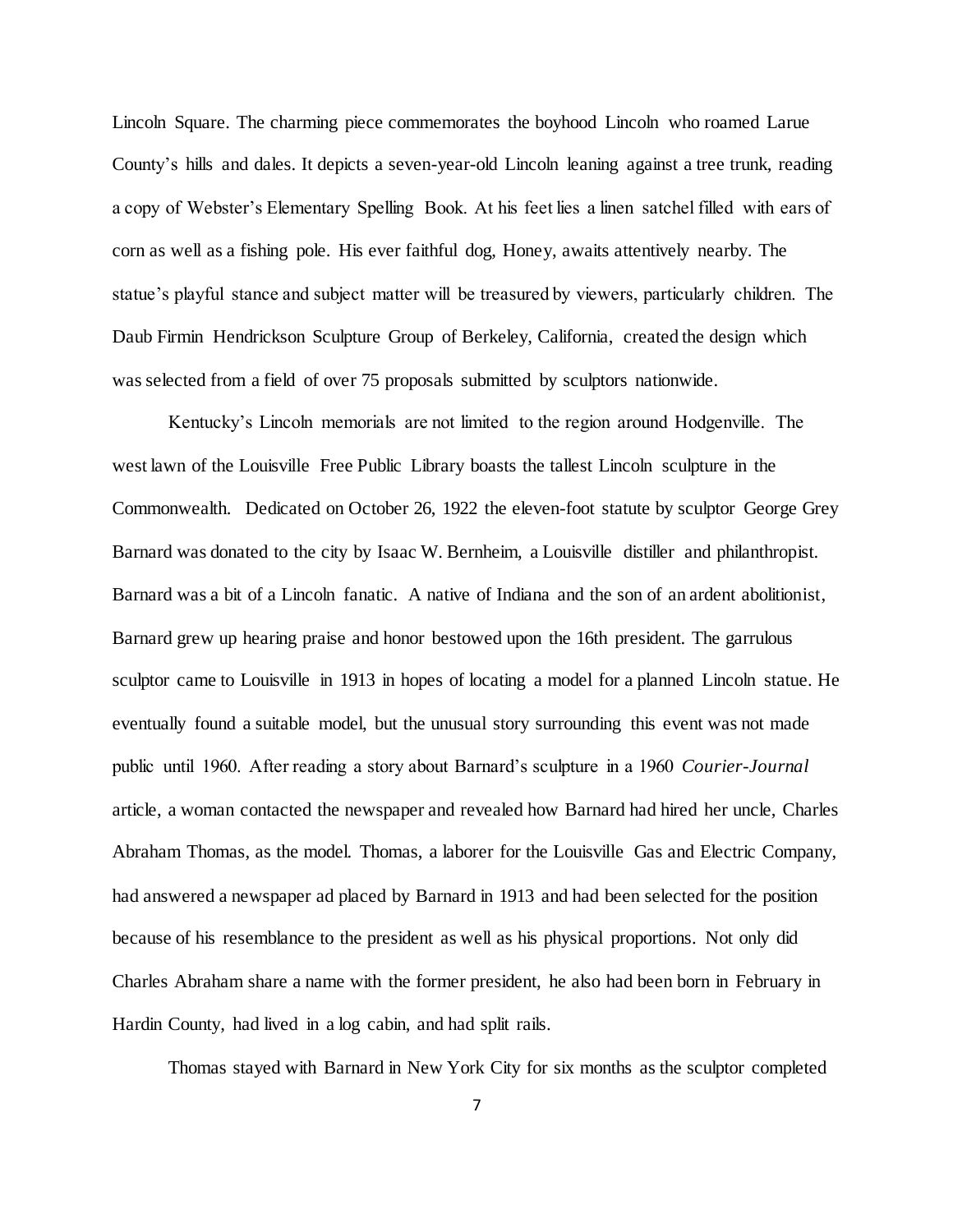the Lincoln likeness. The period suit worn by model Thomas was purportedly given to him by an elderly woman who donated her husband's wedding suit for the cause. The head of Barnard's Lincoln was modeled after the president's death mask. The original casting of this sculpture was placed be found in Cincinnati's Lytle Park, and a duplicate is located in Manchester, England.

Henry Watterson had been chosen to deliver the dedication speech for the Barnard piece, but he died eleven months prior to the unveiling; the *Courier-Journal* printed excerpts from his manuscript. Sometimes a vociferous defender of Southern rights, Watterson defended his admiration for the 16th president: "Let no Southern man point [a] finger at me because I canonize Abraham Lincoln, for he was the one friend we had in court when friends were most in need; he was the one man in power who wanted to preserve us intact." This magnanimous attitude toward the Civil War president continues to this day and has evolved into a superstition, one which is common regarding pieces of public sculpture, surrounding the Barnard statue. It is believed that if you rub Lincoln's left toe you will have good luck. If anyone doubts that superstition is alive and well, he need only view the well polished toe of Barnard's Lincoln.

Frankfort, boasts the Commonwealth's other significant Lincoln sculpture by Adolph A. Weinmann which is located in the center of the capitol rotunda. James B. Speed, a native of Kentucky and a Lincoln confidant, donated this nine-and-one-half foot tall statue to the Commonwealth. The sculpture, resting on a beautiful green, serpentine marble pedestal, cost \$40,000 to replicate. Sculptor Augustus Saint-Gaudens executed the original statue in 1887 for Chicago's Lincoln Park. Frankfort, decorated with colorful bunting, welcomed President William H. Taft for the statue's dedication on November 8, 1911, one year after the state capitol was completed. Many people did not realize how close the day came to disaster. Less than a week before the event, the sculpture had been lost in transit from New York to Frankfort. Only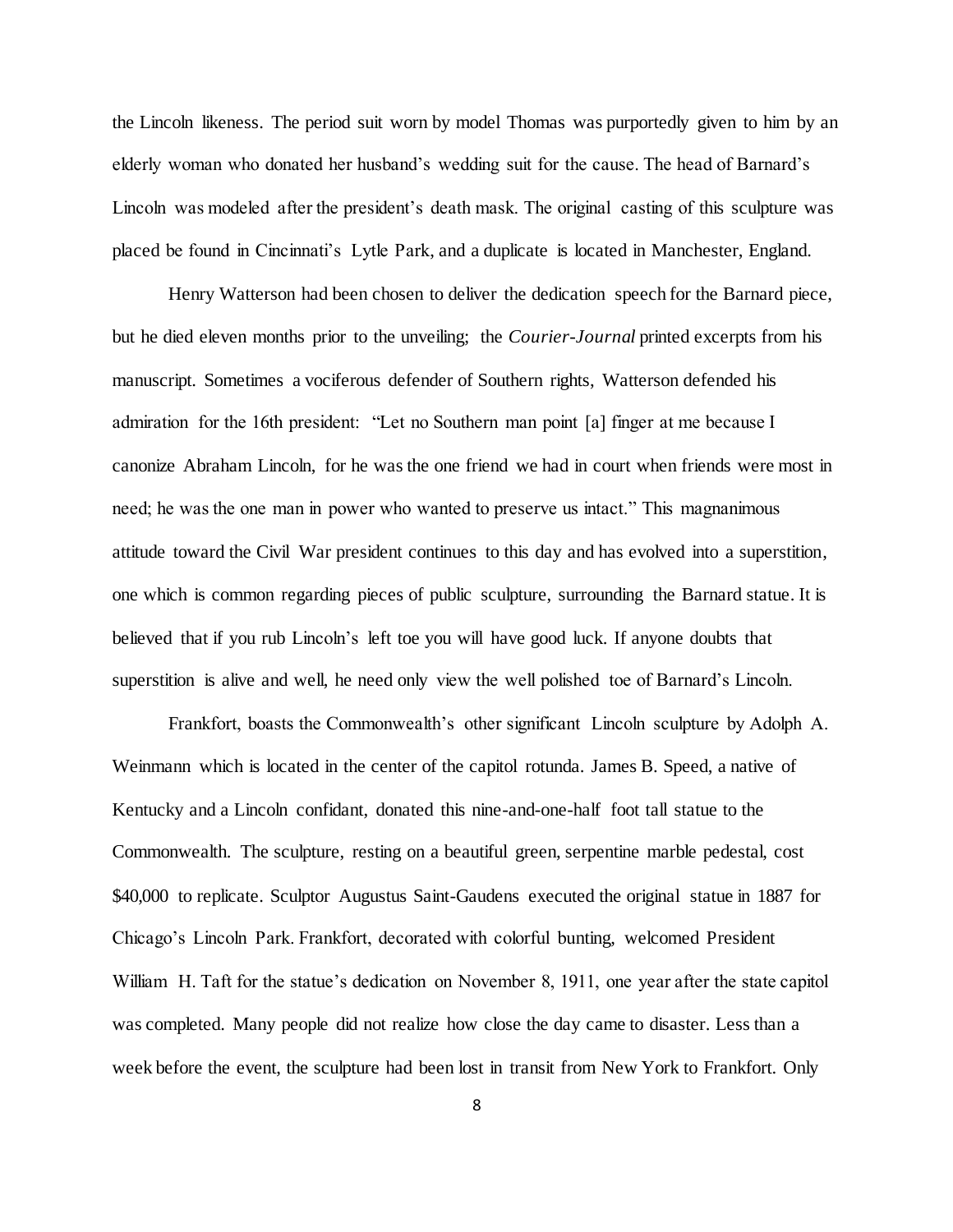three days prior to the unveiling, frantic transit workers found the sculpture in Lexington where "it had been sidetracked." "To assure its safe arrival at the capitol", a special L&N Railroad crew accompanied the sculpture from Lexington to Frankfort.

Perhaps the Commonwealth's most unusual monument to Lincoln, and without a doubt its most obscure, is found 200 feet above Kentucky Highway 846 near Island Creek in Owsley County. In 1930 Granville Johnson carved this rather crude bas-relief of Lincoln in a boulder of native sandstone said to weigh in excess of 50 tons. A retired teacher in his late 50s, Johnson clambered up the hill every day for about a month to carve the Lincoln likeness with chisels that had been hand forged by his blacksmith father. Apparently Johnson intended to cut through the rock and make a three-dimensional statue, but ill health forced him to stop. Owsley County officials recently purchased the land surrounding the unusual piece and intend to make it a Lincoln heritage site.

One of Kentucky's newest Lincoln memorials is located near the entrance to the Mary Ann Mongan Library in Covington. Commissioned as part of Covington's Art of Discovery program, Matt Langford's life-size Lincoln steadies an axe alongside his right leg symbolizing his dependence on hard work to support himself. Langford felt that the library made a perfect site for the sculpture, as his Lincoln clasps a book in his left hand, a metaphor of the president's future aspirations. Lincoln, Langford surmised, was "of humble origin, [but] through his work ethic and determination, rose to greatness." For the plaque attached to the base Langford selected an appropriate Lincoln quote: "I shall prepare myself. Someday my chance will come." Some might find Langford's Lincoln "too" attractive, but the sculptor claims: "Lincoln was called the backwoods Adonis in his youth. He had an unusual countenance that people took notice of, but he aged early." Langford judged Covington the ideal place for a Lincoln sculpture as it marks the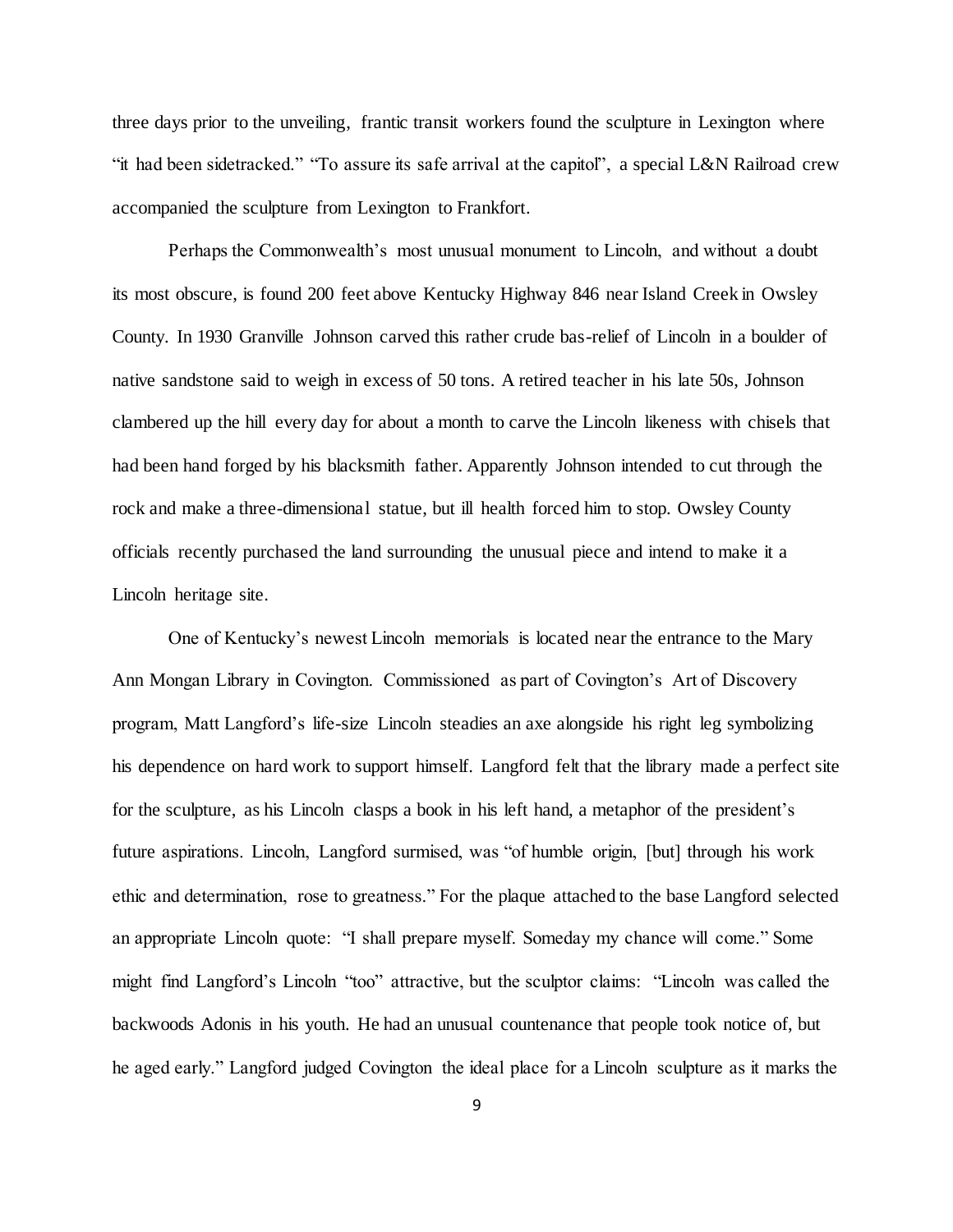division between North and South.

The largest legacy resulting from the Lincoln Bicentennial celebration in Kentucky will be a plaza/amphitheater located on the Ohio River in Louisville's Waterfront Park. Planned by Louisville's renowned sculptor Ed Hamilton, the park will contain a Lincoln statue as well as a series of bas-relief panels depicting scenes from the Lincoln era. The Louisville Waterfront Development Corporation secured \$2 million in state funds for the project, and it is to be dedicated in February 2009. For the plaza centerpiece, Hamilton has crafted Lincoln seated along the riverside. He clasps an open book in one hand; his other hand is extended as if he is inviting a passerby to engage in conversation. In order to capture a believable Lincoln, Hamilton collected scores of photographs of the 16th president and of Lincoln sculpture and had them enlarged and hung on the walls of his studio for study and inspiration. The bas-relief panels will feature scenes related to enslavement, the Civil War, and a lusty, youthful Lincoln. The central sculpture itself is intended to commemorate a younger Lincoln. Sculptor George Barnard's Lincoln at the Louisville Free Public Library often inspired Hamilton. "As a young kid I used to go see the statute of Lincoln…he was so big and tall and had big hands and big feet," recalled Hamilton. He also admits, as do thousands of other children and adults, that he rubbed Lincoln's foot for good luck as he passed by.

Public memorials are created for the purpose of commemorating greatness and inspiring others to it. Surely the Commonwealth's Lincoln memorials accomplish this goal; they reflect on a man with high ideals and encourage viewers to internalize those same qualities. A sculptor, builder, or author would be pleased to learn that their work had achieved so noble a purpose.